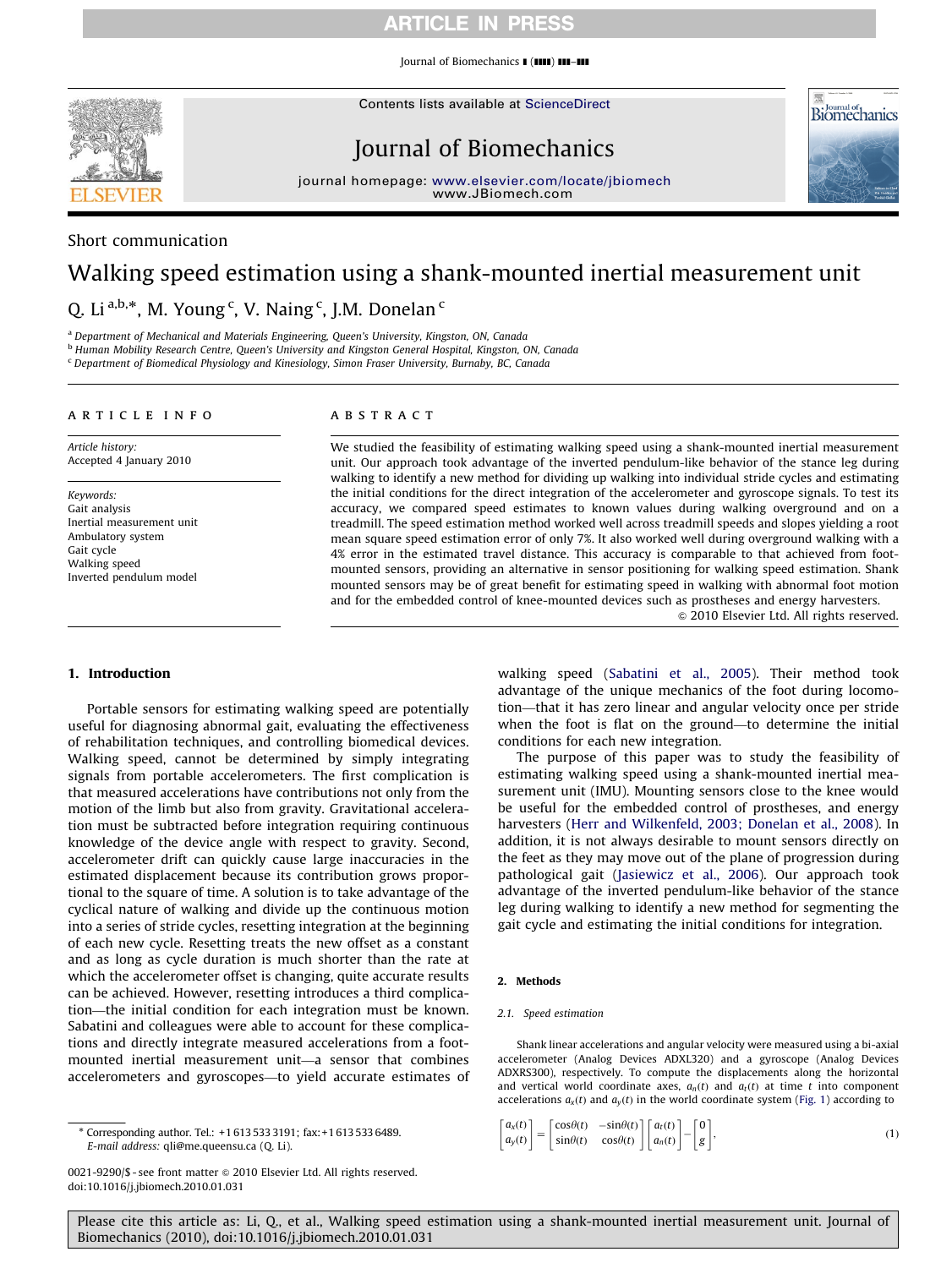## ARTICLE IN PRESS

#### <span id="page-1-0"></span>2 Q. Li et al. / Journal of Biomechanics ] (]]]]) ]]]–]]]



Fig. 1. We attached an inertial measurement unit to the lateral-aspect of each subject's shank. The normal and tangential accelerations were measured along the  $n$  and  $t$  axes, respectively. The gyroscope axis is orthogonal to the plane defined by the tangential and normal axes. We defined the world coordinate as xoy, with the vertical axis y parallel to gravity. Shank angle,  $\theta$ , is defined as the angle between the normal axis of the accelerometer and the vertical axis of the world coordinate system. As per the right hand rule, positive angular velocities correspond to a counterclockwise rotation of the shank. Arrows indicate positive directions for each axis.

where g is the acceleration due to the gravity and  $\theta(t)$  is the shank angle which was computed by integrating the measured angular velocity  $\omega(t)$ ,

$$
\theta(t) = \int_0^t \omega(\tau) d\tau + \theta(0),\tag{2}
$$

where  $\theta(0)$  is the initial shank angle before integration.

We segmented the continuous walking motion into a series of stride cycles before computing the displacements. Mid-stance shank vertical events—the time in the stance phase when the shank is parallel to the direction of gravity—defined each new stride cycle (Fig. 2). The inverted pendulum-like behavior of the stance leg during walking allowed us to identify each mid-stance vertical event from a characteristic feature in the gyroscope signal (Fig. 2). By definition,  $\theta(0) = 0$  at midstance vertical providing the initial condition for integrating Eq. (2). Moreover, the initial horizontal velocity  $v_x(0)$  and vertical velocity  $v_y(0)$  are approximately zero because of the inverted-pendulum behavior. These initial conditions allowed to compute the displacements over each stride cycle duration, T.

Within each stride cycle [0 T], we computed the associated velocities  $v_x(t)$  and  $v_y(t)$ ,

$$
v_x(t) = \int_0^t a_x(\tau) d\tau + v_x(0),
$$
  

$$
v_y(t) = \int_0^t a_y(\tau) d\tau + v_y(0),
$$
 (3)

where  $v_y(0) = 0$  and  $v_y(0) = 0$ .

By integrating the velocities  $v_x(t)$  and  $v_y(t)$ , we obtained the horizontal displacement,  $s_x(T)$ , and vertical displacement,  $s_y(T)$ ,

$$
s_x(T) = \int_0^T v_x(\tau) d\tau - \frac{1}{2} T \cdot v_x(T),
$$
  
\n
$$
s_y(T) = \int_0^T v_y(\tau) d\tau - \frac{1}{2} T \cdot v_y(T),
$$
\n(4)

where  $v_x(T)$  and  $v_y(T)$  are the horizontal and vertical velocities at the end of the stride. The second term is a correction term for reducing the displacement estimation errors associated with the acceleration offsets.

At the end of each stride cycle, we computed the stride length  $s_T$ , slope  $\phi(T)$ , in percent grade, and the average walking speed  $V(T)$ , in m/s, as

$$
s_T = \sqrt{s_x^2(T) + s_y^2(T)},
$$
  

$$
\phi(T) = \frac{s_y(T)}{s_x(T)} \cdot 100,
$$

$$
V(T) = s_T/T.
$$
\n<sup>(5)</sup>

The walking distance  $s_d$  was computed by summation of the estimated individual stride lengths as

$$
s_d = \sum_{n=0}^{N} s_T(n). \tag{6}
$$

where N is the total number of strides.



Fig. 2. During the inverted pendulum-like stance phase (A), the body vaults up and over the stance leg with measured shank angular velocity (B) negative and slowing down as kinetic energy is exchanged for potential energy ([Cavagna et al.,](#page-3-0) [1977](#page-3-0)). At the shank vertical event, the body COM reaches its highest point, potential energy reaches a maximum, and velocity reaches a minimum. Consequently, the IMU horizontal and vertical velocities ( $v_x$  and  $v_y$ ) are approximately zero at mid-stance. The angular velocity of the shank  $(\omega)$  is slowest at this point but then accelerates as the inverted pendulum accelerates downward, exchanging potential energy for kinetic energy. The angular velocity of the shank switches from negative to positive during swing in order to progress the shank forward and return it to the correct orientation at the beginning of the next stance phase. Stride length,  $S_T$ , and stride time, T are defined as the distance and time between two mid-stance shank vertical events. The characteristic feature for defining mid-stance vertical events was the local maximum during the lengthy period of negative shank angular velocity.

Before each walking experiment, we calibrated the accelerometer by aligning its axes parallel and perpendicular to gravity (nominal output of  $1$  and  $0g$ , respectively) and adjusted the gain and offset accordingly. We performed a single calibration for the gyroscope using a dynamometer (BIODEX II, Biodex Medical Systems, New York,  $\pm 1^{\circ}/s$  accuracy) to rotate the device at angular velocities from 30 to 300 $\degree$ /s with 30 $\degree$ /s increments. As a result of the calibration, we set the sensor bias to 2.53 V (the nominal value was 2.5) and the gain to  $0.0048$  V/ $\textdegree$ /s (the nominal value was 0.005). The algorithm was programmed in Simulink, and executed at 1 KHz using Real Time Windows Target (Mathworks, Natick, MA).

#### 2.2. Experimental methods

Five male and three female subjects (age:  $28.0 \pm 5.8$  years; height:  $1.68 \pm 0.07$ ; tibia length:  $0.41\pm0.03$  m) participated in the treadmill walking experiment. The three female subjects also performed overground walking experiments. Before the experiments began, volunteers gave their informed consent to participate in accordance with university policy. We collected data at treadmill speeds of 0.8, 1.0, 1.2, 1.4, 1.6, and 1.8 m/s. At each speed, subjects walked at  $-10\%$ ,  $-5\%$ , 0%, 5%, and 10% grade. During each 90 s trials, an IMU was attached with athletic tape onto the shank in the sagittal plane with the center of IMU positioned midway between the knee and ankle. During the overground experiments, subjects completed two trials of walking along a straight 100 m long course at their preferred walking speed.

#### 2.3. Data analysis

For each treadmill walking trial, we calculated the mean walking speed by averaging the stride-by-stride data from the last 60 s of each trial. Because shorter duration averages are sometimes desirable, we tested for a difference between a 20 and 60 s average and found no significant difference. Estimation error at a given speed and slope was calculated as the difference between the estimated speed and

Please cite this article as: Li, Q., et al., Walking speed estimation using a shank-mounted inertial measurement unit. Journal of Biomechanics (2010), doi:[10.1016/j.jbiomech.2010.01.031](dx.doi.org/10.1016/j.jbiomech.2010.01.031)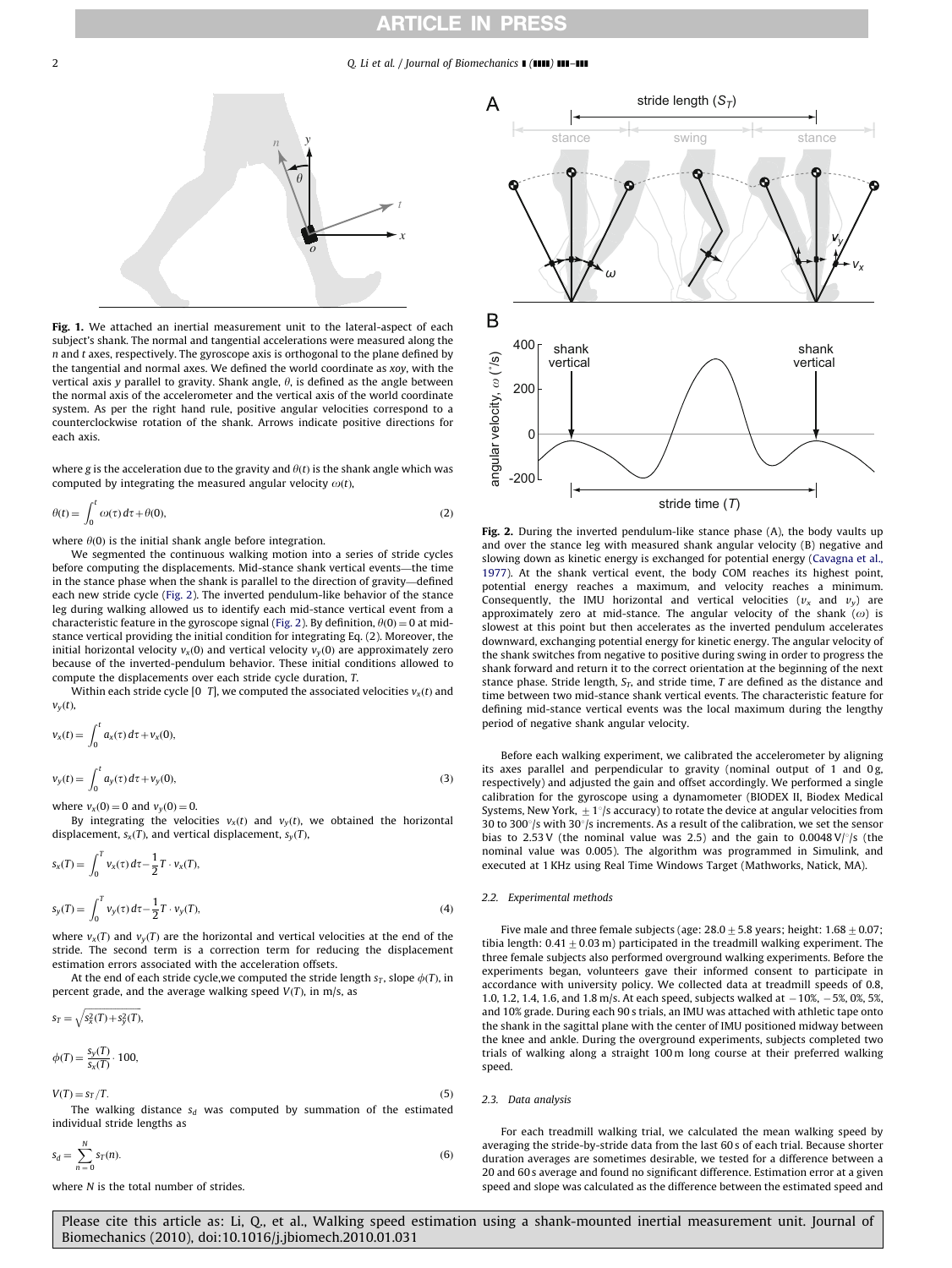the actual treadmill value. Within a condition, we averaged across subjects to determine the mean estimation error (mean) and standard deviation (S.D.). We also calculated the root mean square error (RMSE) of the speed estimates as RMSE =  $\sqrt{\sum$  (estimated – actual)<sup>2</sup>/N (N is the number of samples). The effects of

walking speed and slope on the absolute difference between estimated and actual speed estimation error were tested using repeated-measures ANOVA, with  $P < 0.05$  considered statistically significant. For overground walking trials, we computed the mean and RMSE of the estimated walking distance.

#### 3. Results

The proposed speed estimation method accurately estimated walking speed. Fig. 3 presents typical data from a single subject during level walking. For this representative subject, speed is estimated accurately and with low variability. This pattern holds across the eight measured subjects as summarized in Fig. 4 and [Table 1.](#page-3-0) The algorithm tended to slightly overestimate at slow speeds and underestimate at fast speeds  $(P=0.06, F=3.57, d.o.f.$ =47). We did not find any apparent correlation between speed estimation error and subject-specific parameters such as height, weight, or shank length. Different subjects were responsible for the largest estimation errors at each speed. While walking slope had a systematic effect on estimated speed  $(P=0.03, F=4.36,$ d.o.f.=39), the speed estimation algorithm was generally accurate



Fig. 3. Estimated speed from a representative subject during level walking at treadmill speeds ranging from 0.8 to 1.8 m/s.



**Fig. 4.** Estimated speeds during  $-10\%$  ( $\land$ ), 0% ( $\bullet$ ) and 10% ( $\Box$ ) grade walking. The solid gray line is the line of identity where the estimated speed equals the treadmill speed. Values shown are means  $\pm$  S.D., N = 8.

across both speeds and slopes—the root mean square speed estimation error was only 7%. The accuracy of speed estimation resulted in accurate distance estimation. The mean value of the estimated distance covered in the six overground walking trials was  $96.5 \pm 2.0$  m equating to a RMSE of 4%.

#### 4. Discussion

While accurate for estimating walking speed, our algorithm failed to provide accurate slope estimation by consistently underestimating both positive and negative slopes. For example, at the steepest decline of  $-10\%$  grade and the highest walking speed of 1.8m/s, the algorithm estimated a positive slope of 5% grade. These inaccuracies appear to arise, at least in part, from limitations of setting the initial conditions (Eq. (2)) based on the predicted midstance shank vertical event. During incline walking, the COM kinetic energy reaches its minimum prior to the COM gravitational potential energy reaching its maximum [\(Gottschall and Kram, 2006](#page-3-0)). In the context of our method, this implies that the local maximum of shank angular velocity occurs prior to the stance leg reaching its vertical position during incline walking, corresponding to a positive initial shank angle. The order of the COM energy extrema is reversed during decline walking [\(Gottschall and Kram, 2006\)](#page-3-0) suggesting that the local maximum of shank angular velocity occurs after the stance leg reaching its vertical position, corresponding to a negative initial shank angle. As we assumed a zero sensor angle at mid-stance shank vertical event (Eq. (2)), any deviation of the actual initial angle from zero would result in the same amount of offset in the shank angle. This offset is equivalent to a rotation of the local sensor coordinate frame —a redistribution of the normal and tangential acceleration (Eq. (1)) in the world coordinate system. Consequently, our method underestimated the vertical displacement for both incline and decline walking, and the slope as well. However, as observed in the experimental results [\(Table 1\)](#page-3-0), the offset in the estimated shank angle had no measurable effect on speed estimation because the isometric transformation induced by rotation did not change the amplitude of the acceleration, and therefore the stride length (Eq. (5)). The inaccuracy in estimating slope highlights the method's dependence on the inverted pendulum-like behavior of the shank during stance. Consequently, the applicability of this method to speed estimation to running, or pathological gaits, will need to be tested empirically.

The measured errors in estimating speed is most likely due to the zero velocity assumption at mid-stance shank vertical (Eq. (3)). Any deviation of the actual initial horizontal velocity from zero would result in the same amount of offset in the estimated speed. Because the shank rotates about the ankle joint at the mid-stance shank vertical event, the absolute value of the initial horizontal velocity  $v_x(0)$  is approximately equal to the product of the angular velocity  $\omega$  of the shank and the distance of the sensor to the ankle joint ([Fig. 2\)](#page-1-0). At the mid-stance shank vertical event, the shank angular velocity reached a non-zero local maximum resulting in a positive non-zero initial horizontal velocity ([Fig. 2](#page-1-0)). The speed estimation algorithm underestimated walking speed, and the underestimation became larger at faster walking speeds, because the shank retained a greater angular velocity, and therefore a larger initial horizontal velocity, at the peak of the inverted pendulum arc. One possible remedy is to estimate the initial velocity based on the angular velocity, and therefore achieve a higher accuracy.

The present method yields speed estimate accuracies roughly comparable to that achieved by Sabatini and colleagues who used a sensor mounted to the foot [\(Sabatini et al., 2005](#page-3-0)). That accurate results can be achieved with either method allows for flexibility in sensor positioning. This may be of great benefit for integrating

Please cite this article as: Li, Q., et al., Walking speed estimation using a shank-mounted inertial measurement unit. Journal of Biomechanics (2010), doi:[10.1016/j.jbiomech.2010.01.031](dx.doi.org/10.1016/j.jbiomech.2010.01.031)